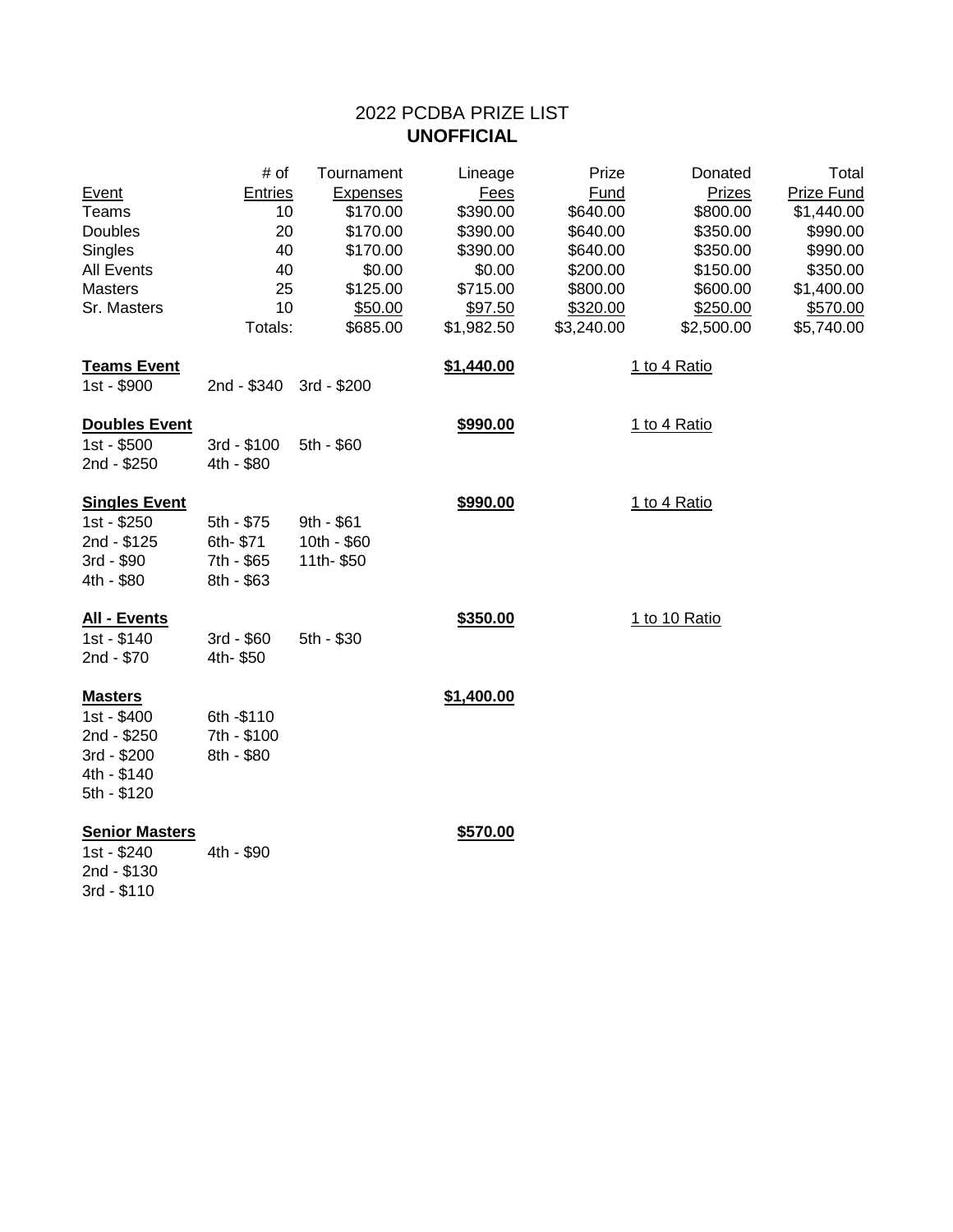#### Unoffical Men Team Event

|                           |                  | 1st  | 2nd  | $\overline{3}$ rd |      |                  | Total             |
|---------------------------|------------------|------|------|-------------------|------|------------------|-------------------|
| <b>Bowler Name</b>        | Avg              | Game | Game | Game              | Pins | Hcdp             | Pins              |
| Louis DiCapua             | 194              | 220  | 174  | 189               | 583  | 78               | 661               |
| Matt Lewandowski          | 158              | 183  | 147  | 178               | 508  | 186              | 694               |
| <b>Bert Enos</b>          | 204              | 183  | 257  | 213               | 653  | 48               | 701               |
| <b>Mike Scharnow</b>      | 212              | 226  | 235  | 215               | 676  | 24               | 700               |
| No Fear                   | Total            | 812  | 813  | 795               | 2420 | 336              | 2756              |
|                           |                  |      |      |                   |      |                  |                   |
| David Carson              | 192              | 222  | 215  | 179               | 616  | $\overline{84}$  | 700               |
| Matthew Froman            | 210              | 214  | 224  | 202               | 640  | 30               | 670               |
|                           | $\overline{201}$ | 244  |      | 177               |      |                  |                   |
| Jose Sermeno              | 209              |      | 257  |                   | 678  | 57               | 735               |
| <b>Tim Estes</b>          |                  | 163  | 159  | 234               | 556  | 33               | 589               |
| The Matador               | Total            | 680  | 696  | 558               | 1934 | 171              | 2105              |
|                           |                  |      |      |                   |      |                  |                   |
| Ephraim "EJ" Hunter       | 148              | 107  | 122  | 161               | 390  | 216              | 606               |
| <b>Charles Mayhew</b>     | 167              | 159  | 195  | 155               | 509  | 159              | 668               |
| Jeremy Harper             | 174              | 226  | 210  | 171               | 607  | 138              | 745               |
| David Carter              | 177              | 167  | 223  | 152               | 542  | 129              | 671               |
| No Name                   | Total            | 659  | 750  | 639               | 2048 | 642              | 2690              |
|                           |                  |      |      |                   |      |                  |                   |
| Don Sever                 | 184              | 166  | 176  | 167               | 509  | $\overline{108}$ | $\overline{617}$  |
| <b>Daniel Arellanes</b>   | 174              | 162  | 189  | 214               | 565  | 138              | 703               |
| <b>Nalvin Davis</b>       | 190              | 195  | 215  | 148               | 558  | 90               | 648               |
| Barry Cossman             | 196              | 188  | 208  | 224               | 620  | 72               | 692               |
| <b>Bay Area's Team</b>    | Total            | 711  | 788  | 753               | 2252 | 408              | 2660              |
|                           |                  |      |      |                   |      |                  |                   |
| Shane (Derek) Johnson     | 175              | 128  | 186  | 180               | 494  | $\frac{135}{2}$  | 629               |
| Jaylen Johnson            | 175              | 214  | 137  | 213               | 564  | 135              | 699               |
| Pablo Yoma                | 175              | 183  | 148  | 200               | 531  | 135              | 666               |
| <b>Mikey Wilton</b>       | 192              | 194  | 184  | 182               | 560  | 84               | 644               |
| Enough                    | Total            | 719  | 655  | 775               | 2149 | 489              | 2638              |
|                           |                  |      |      |                   |      |                  |                   |
| <b>Elvis Brewer</b>       | 177              | 177  | 153  | 159               | 489  | 129              | 618               |
| Doug Lloyd                | 181              | 218  | 160  | 138               | 516  | 117              | 633               |
| <b>Richard Pennington</b> | 183              | 153  | 180  | 236               | 569  | 111              | 680               |
| Jason Magdael             | 186              | 198  | 205  | 183               | 586  | 102              | 688               |
| Renado                    | Total            | 746  | 698  | 716               | 2160 | 459              | 2619              |
|                           |                  |      |      |                   |      |                  |                   |
| Stan Booth                | 198              | 245  | 193  | 158               | 596  | 66               | 662               |
| <b>Daniel Flores</b>      | 205              | 235  | 224  | 185               | 644  | 45               | 689               |
| Phillip Smith Jr          | 201              | 156  | 167  | $\overline{223}$  | 546  | $\overline{57}$  | 603               |
|                           |                  |      |      |                   |      |                  |                   |
| Darryl Conner             | 194              | 193  | 210  | 175<br>741        | 578  | 78               | 656               |
| Bam Boom                  | Total            | 829  | 794  |                   | 2364 | 246              | $\overline{2}610$ |
|                           |                  |      |      |                   |      |                  |                   |
| Mike Morton               | 130              | 136  | 99   | 130               | 365  | 240              | 605               |
| Kirby King                | 167              | 156  | 134  | 159               | 449  | 159              | 608               |
| Konaskatin Yarnell        | 129              | 130  | 165  | 166               | 461  | 240              | 701               |
| <b>Troy Bodtker</b>       | 202              | 212  | 223  | 195               | 630  | 54               | 684               |
| <b>Sasquatch Pins</b>     | Total            | 634  | 621  | 650               | 1905 | 693              | 2598              |
|                           |                  |      |      |                   |      |                  |                   |
| <b>Barry King</b>         | 213              | 200  | 185  | 212               | 597  | 21               | 618               |
| Samuel (Gene) Hull        | 139              | 145  | 146  | 149               | 440  | 240              | 680               |
| Craig Giusti              | 170              | 159  | 150  | 156               | 465  | 150              | 615               |
| <b>Welby Spanton</b>      | 218              | 236  | 224  | 214               | 674  | 6                | 680               |
| Fireside CODA             | Total            | 740  | 705  | 731               | 2176 | 417              | 2593              |
|                           |                  |      |      |                   |      |                  |                   |
| Kenneth Downing           | 136              | 121  | 136  | 140               | 397  | 240              | 637               |
| Gregory D'Amato           | 160              | 151  | 146  | 147               | 444  | 180              | 624               |
| Roger Lewis               | 186              | 130  | 203  | 164               | 497  | 102              | 599               |
| Paul Bateson              | 192              | 178  | 188  | 225               | 591  | 84               | 675               |
| <b>WNBA</b>               | Total            | 580  | 673  | 676               | 1929 | 606              | 2535              |
|                           |                  |      |      |                   |      |                  |                   |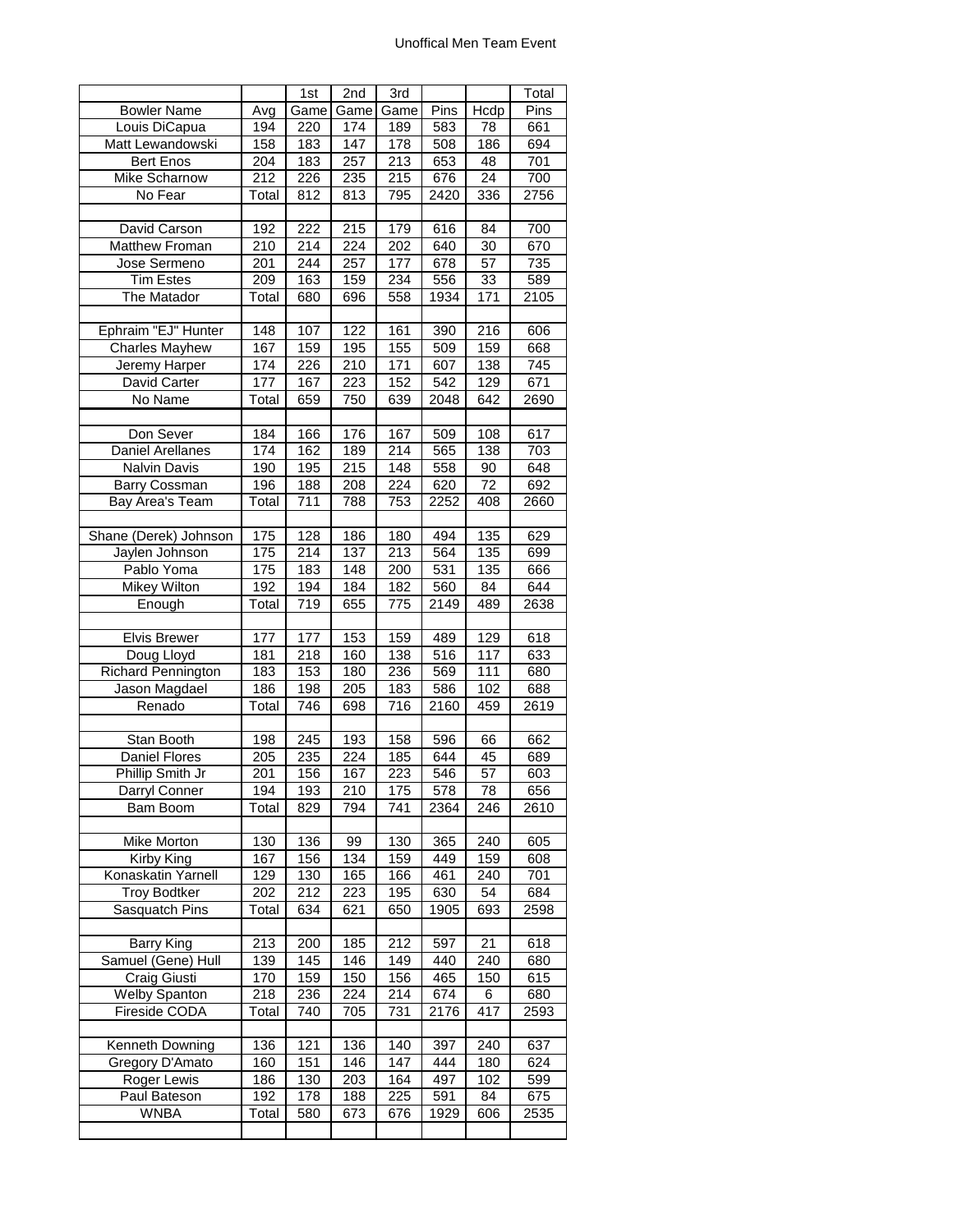## Unoffical Doubles Event

|                                        |       | 1st  | 2nd             | 3rd  |      |      | Total |
|----------------------------------------|-------|------|-----------------|------|------|------|-------|
| <b>Bowler Name</b>                     | Avg   | Game | Game            | Game | Pins | Hcdp | Pins  |
| <b>Bert Enos</b>                       | 204   | 244  | 194             | 233  | 671  | 48   | 719   |
| Mike Scharnow                          | 212   | 214  | 216             | 299  | 729  | 24   | 753   |
| Bert Enos & Mike Scharnow              | Total | 458  | 410             | 532  | 1400 | 72   | 1472  |
|                                        |       |      |                 |      |      |      |       |
| Matt Lewandowski                       | 158   | 181  | 158             | 199  | 538  | 186  | 724   |
| Louis DiCapua                          | 194   | 226  | 225             | 198  | 649  | 78   | 727   |
| Matt Lewandowski & Louis DiCapua       | Total | 407  | 383             | 397  | 1187 | 264  | 1451  |
|                                        |       |      |                 |      |      |      |       |
| Shane (Derek) Johnson                  | 175   | 183  | 146             | 174  | 503  | 135  | 638   |
| Jaylen Johnson                         | 175   | 215  | 179             | 167  | 561  | 135  | 696   |
| Shane (Derek) Johnson & Jaylen Johnson | Total | 398  | 325             | 341  | 1064 | 270  | 1334  |
|                                        |       |      |                 |      |      |      |       |
| Pablo Yoma                             | 175   | 181  | 206             | 222  | 609  | 135  | 744   |
| <b>Mikey Wilton</b>                    | 192   | 173  | 190             | 183  | 546  | 84   | 630   |
| Pablo Yoma & Mikey Wilton              | Total | 354  | 396             | 405  | 1155 | 219  | 1374  |
|                                        |       |      |                 |      |      |      |       |
| David Carson                           | 192   | 217  | 211             | 224  | 652  | 84   | 736   |
| Matthew Froman                         | 210   | 246  | 212             | 232  | 690  | 30   | 720   |
| David Carson & Matthew Froman          | Total | 463  | 423             | 456  | 1342 | 114  | 1456  |
|                                        |       |      |                 |      |      |      |       |
| Jose Sermeno                           | 201   | 180  | 214             | 257  | 651  | 57   | 708   |
| <b>Tim Estes</b>                       | 209   | 251  | 218             | 196  | 665  | 33   | 698   |
| Jose Sermeno & Tim Estes               | Total | 431  | 432             | 453  | 1316 | 90   | 1406  |
|                                        |       |      |                 |      |      |      |       |
| Kenneth Downing                        | 136   | 103  | 122             | 99   | 324  | 240  | 564   |
| Paul Bateson                           | 192   | 201  | 216             | 159  | 576  | 84   | 660   |
| Kenneth Downing & Paul Bateson         | Total | 304  | 338             | 258  | 900  | 324  | 1224  |
|                                        |       |      |                 |      |      |      |       |
| Gregory D'Amato                        | 160   | 142  | 123             | 145  | 410  | 180  | 590   |
| Roger Lewis                            | 186   | 149  | 151             | 152  | 452  | 102  | 554   |
| Gregory D'Amato & Roger Lewis          | Total | 291  | 274             | 297  | 862  | 282  | 1144  |
|                                        |       |      |                 |      |      |      |       |
| Don Sever                              | 184   | 155  | 163             | 156  | 474  | 108  | 582   |
| Barry Cossman                          | 196   | 243  | 191             | 218  | 652  | 72   | 724   |
| Don Sever & Barry Cossman              | Total | 398  | 354             | 374  | 1126 | 180  | 1306  |
|                                        |       |      |                 |      |      |      |       |
| <b>Daniel Arellanes</b>                | 174   | 171  | $\frac{1}{143}$ | 190  | 504  | 138  | 642   |
| Nalvin Davis                           | 190   | 213  | 171             | 202  | 586  | 90   | 676   |
| Daniel Arellanes & Nalvin Davis        | Total | 384  | 314             | 392  | 1090 | 228  | 1318  |
|                                        |       |      |                 |      |      |      |       |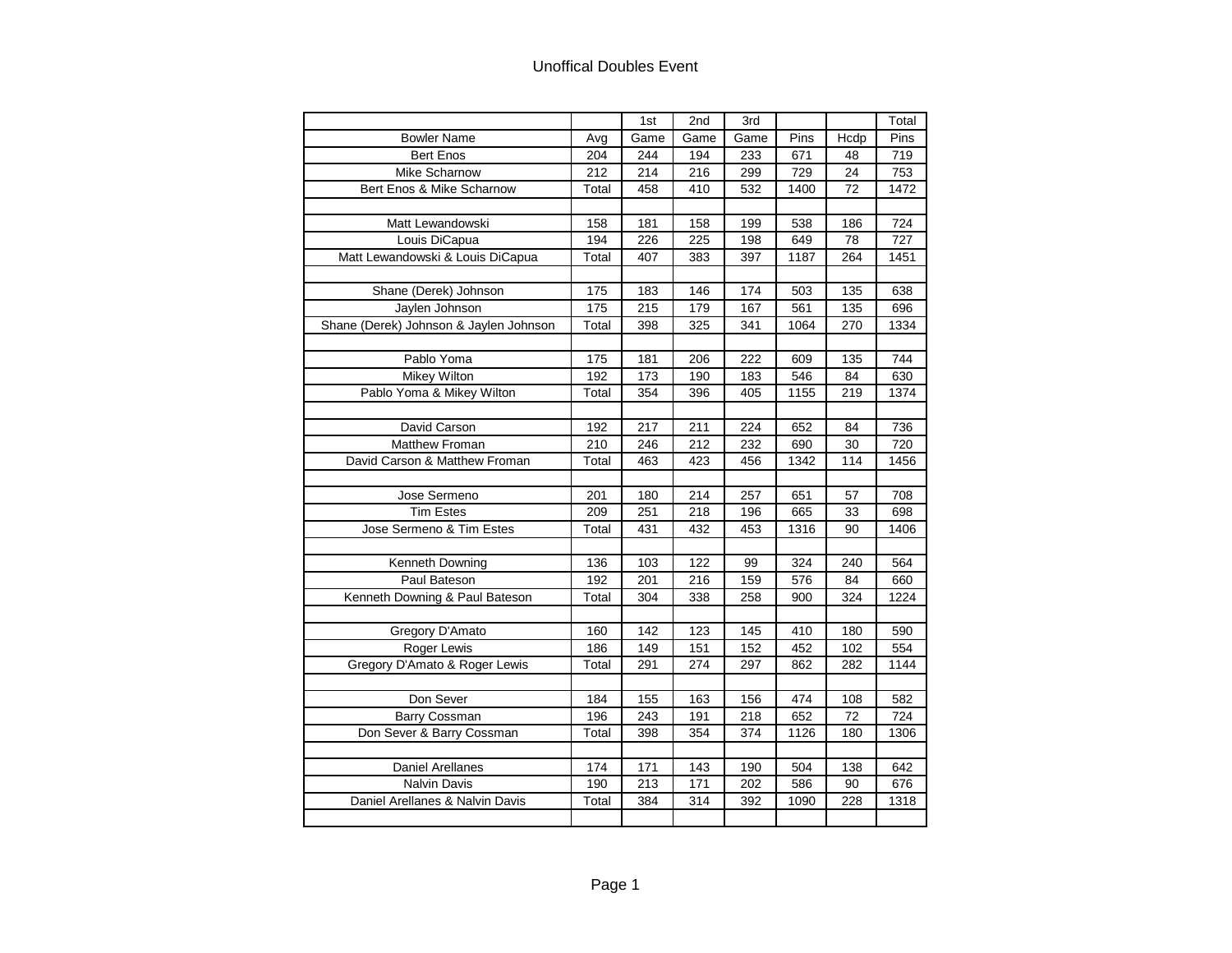## Unoffical Doubles Event

|                                      |       | 1st             | 2nd  | 3rd  |      |      | Total |
|--------------------------------------|-------|-----------------|------|------|------|------|-------|
| <b>Bowler Name</b>                   | Avg   | Game            | Game | Game | Pins | Hcdp | Pins  |
| Stan Booth                           | 198   | 150             | 201  | 156  | 507  | 66   | 573   |
| Daniel Flores                        | 205   | 215             | 183  | 234  | 632  | 45   | 677   |
| Stan Booth & Daniel Flores           | Total | 365             | 384  | 390  | 1139 | 111  | 1250  |
|                                      |       |                 |      |      |      |      |       |
| Phillip Smith Jr                     | 201   | 202             | 178  | 172  | 552  | 57   | 609   |
| Darryl Conner                        | 194   | 209             | 182  | 177  | 568  | 78   | 646   |
| Phillip Smith Jr & Darryl Conner     | Total | 202             | 178  | 172  | 1120 | 135  | 1255  |
|                                      |       |                 |      |      |      |      |       |
| Ephraim "EJ" Hunter                  | 148   | 158             | 153  | 120  | 431  | 216  | 647   |
| <b>Charles Mayhew</b>                | 167   | 180             | 215  | 173  | 568  | 159  | 727   |
| Ephraim "EJ" Hunter & Charles Mayhew | Total | 338             | 368  | 293  | 999  | 375  | 1374  |
|                                      |       |                 |      |      |      |      |       |
| Jermey Harper                        | 174   | 216             | 172  | 236  | 624  | 138  | 762   |
| David Carter                         | 177   | 158             | 191  | 190  | 539  | 129  | 668   |
| Jermey Harper & David Carter         | Total | 374             | 363  | 426  | 1163 | 267  | 1430  |
|                                      |       |                 |      |      |      |      |       |
| Elvis Brewer                         | 177   | 176             | 157  | 189  | 522  | 129  | 651   |
| Jason Magdael                        | 186   | $\frac{1}{173}$ | 174  | 185  | 532  | 102  | 634   |
| Elvis Brewer & Jason Magdael         | Total | 349             | 331  | 374  | 1054 | 231  | 1285  |
|                                      |       |                 |      |      |      |      |       |
| Doug Lloyd                           | 181   | 245             | 147  | 122  | 514  | 117  | 631   |
| <b>Richard Pennington</b>            | 183   | 151             | 186  | 183  | 520  | 111  | 631   |
| Doug Lloyd & Richard Pennington      | Total | 396             | 333  | 305  | 1034 | 228  | 1262  |
|                                      |       |                 |      |      |      |      |       |
| Mike Morton                          | 130   | 147             | 140  | 119  | 406  | 240  | 646   |
| Kirby King                           | 167   | 181             | 164  | 172  | 517  | 159  | 676   |
| Mike Morton & Kirby King             | Total | 328             | 304  | 291  | 923  | 399  | 1322  |
|                                      |       |                 |      |      |      |      |       |
| Konaskatin Yarnell                   | 129   | 143             | 184  | 211  | 538  | 240  | 778   |
| <b>Troy Bodtker</b>                  | 202   | 178             | 148  | 157  | 483  | 54   | 537   |
| Konaskatin Yarnell & Troy Bodtker    | Total | 321             | 332  | 368  | 1021 | 294  | 1315  |
|                                      |       |                 |      |      |      |      |       |
| <b>Barry King</b>                    | 213   | 210             | 265  | 245  | 720  | 21   | 741   |
| <b>Welby Spanton</b>                 | 218   | 185             | 252  | 189  | 626  | 6    | 632   |
| Barry King & Welby Spanton           | Total | 395             | 517  | 434  | 1346 | 27   | 1373  |
|                                      |       |                 |      |      |      |      |       |
| Craig Giusti                         | 170   | 125             | 125  | 144  | 394  | 150  | 544   |
| Samuel (Gene) Hull                   | 139   | 161             | 127  | 169  | 457  | 240  | 697   |
| Craig Giusti & Samuel (Gene) Hull    | Total | 286             | 252  | 313  | 851  | 390  | 1241  |
|                                      |       |                 |      |      |      |      |       |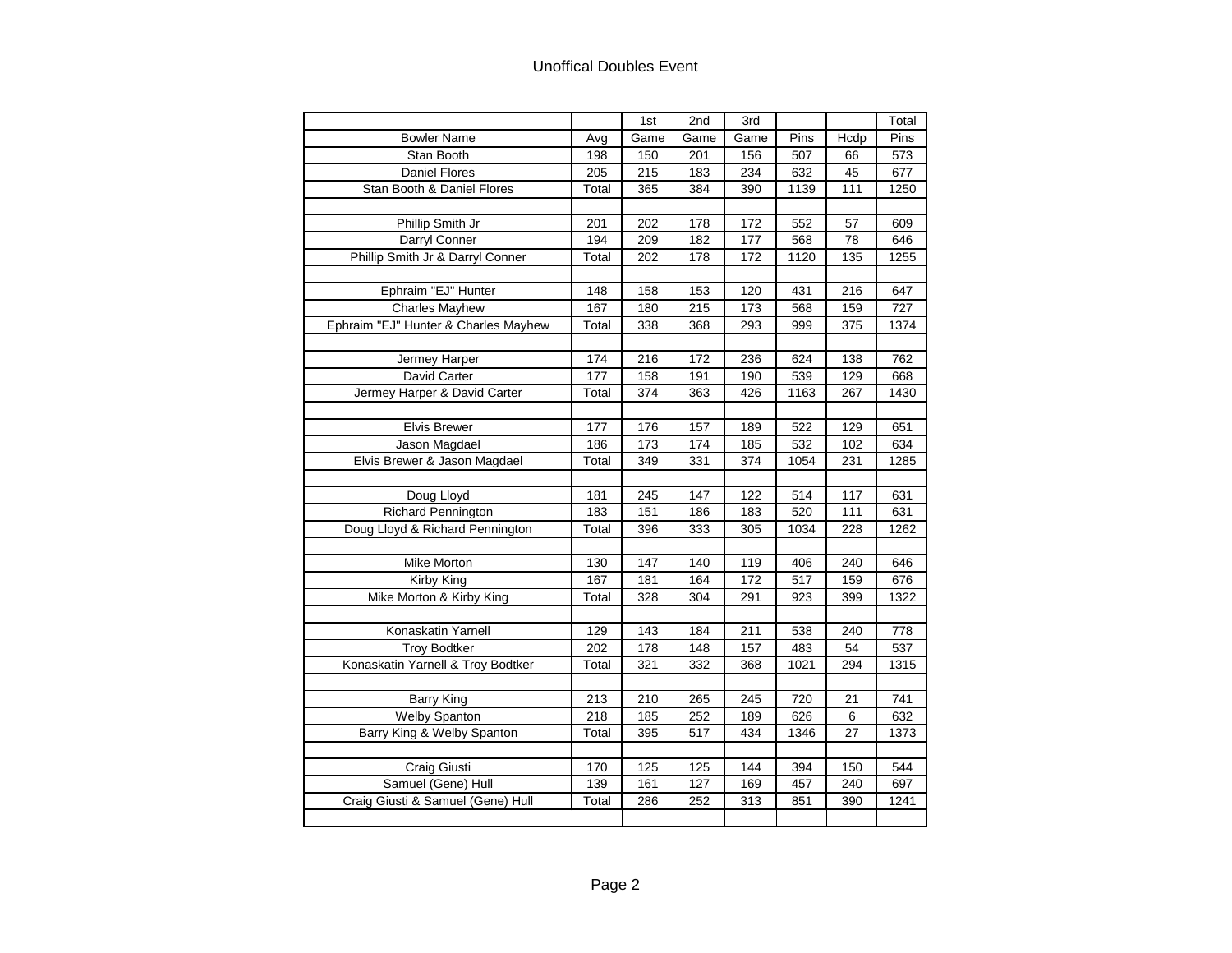|                           |                  | 1st              | 2nd              | 3rd              |                  |                  |                   |
|---------------------------|------------------|------------------|------------------|------------------|------------------|------------------|-------------------|
| <b>Bowler Name</b>        | Avg              | Game             | Game             | Game             | Pins             | Hcdp             | <b>Total Pins</b> |
| Darryl Conner             | 194              | 181              | 249              | 246              | 676              | $\overline{78}$  | 754               |
| <b>Elvis Brewer</b>       | 177              | 186              | 234              | $\overline{202}$ | 622              | 129              | 751               |
| Jason Magdael             | 186              | 175              | 269              | 192              | 636              | 102              | 738               |
| David Carson              | 192              | 255              | 203              | 180              | 638              | 84               | $\overline{722}$  |
| Paul Bateson              | 192              | $\overline{214}$ | $\overline{211}$ | 207              | 632              | $\overline{84}$  | $\overline{716}$  |
| Shane (Derek) Johnson     | 175              | $\overline{210}$ | 188              | 180              | $\overline{578}$ | 135              | $\overline{713}$  |
| Matt Lewandowski          | 158              | 172              | 169              | 184              | 525              | 186              | 711               |
| Matthew Froman            | $\overline{210}$ | 229              | 215              | 233              | 677              | 30               | 707               |
| Konaskatin Yarnell        | 129              | 166              | 146              | 150              | 462              | 240              | 702               |
| <b>Barry Cossman</b>      | 196              | 207              | 226              | 193              | 626              | $\overline{72}$  | 698               |
| <b>Charles Mayhew</b>     | 167              | 190              | 191              | 158              | 539              | 159              | 698               |
| Jeremy Harper             | 174              | 161              | 222              | 173              | 556              | 138              | 694               |
| <b>Daniel Arellanes</b>   | 174              | 174              | 200              | 179              | 553              | 138              | 691               |
| Jose Sermeno              | 201              | 279              | 173              | 180              | 632              | 57               | 689               |
| <b>Welby Spanton</b>      | $\frac{1}{218}$  | 187              | 288              | 206              | 681              | $\overline{6}$   | 687               |
| Craig Giusti              | 170              | 195              | 170              | 169              | 534              | 150              | 684               |
| Jaylen Johnson            | 175              | 158              | 203              | 181              | 542              | 135              | 677               |
| <b>Nalvin Davis</b>       | 190              | $\overline{160}$ | 189              | 235              | 584              | 90               | 674               |
| Mikey Wilton              | 192              | 185              | $\frac{1}{204}$  | 200              | 589              | $\overline{84}$  | 673               |
| <b>David Carter</b>       | $\overline{177}$ | 156              | 199              | 188              | 543              | 129              | 672               |
| Don Sever                 | 184              | 150              | 193              | 211              | 554              | 108              | 662               |
| Mike Morton               | 130              | 125              | 133              | 163              | 421              | $\overline{240}$ | 661               |
| Roger Lewis               | 186              | 196              | 193              | 156              | $\overline{545}$ | 102              | 647               |
| <b>Troy Bodtker</b>       | 202              | 185              | 184              | $\overline{215}$ | 584              | 54               | 638               |
| Louis DiCapua             | 194              | 178              | 165              | $\overline{215}$ | 558              | $\overline{78}$  | 636               |
| Gregory D'Amato           | 160              | 127              | 181              | 144              | 452              | 180              | 632               |
| Doug Lloyd                | 181              | 192              | 182              | 140              | 514              | 117              | 631               |
| Pablo Yoma                | 175              | 184              | 149              | 160              | 493              | 135              | 628               |
| Ephraim "EJ" Hunter       | $\overline{148}$ | $\overline{142}$ | 150              | 115              | 407              | $\overline{216}$ | 623               |
| Stan Booth                | 198              | 168              | 180              | 206              | $\overline{554}$ | 66               | 620               |
| Mike Scharnow             | $\overline{212}$ | 181              | 191              | 220              | 592              | $\overline{24}$  | 616               |
| <b>Tim Estes</b>          | 209              | $\overline{193}$ | 197              | 190              | 580              | 33               | 613               |
| Barry King                | $\overline{213}$ | $\overline{216}$ | 186              | 180              | 582              | $\overline{21}$  | 603               |
| Samuel (Gene) Hull        | 139              | 102              | 131              | 125              | 358              | 240              | 598               |
| Kenneth Downing           | 136              | 113              | 129              | 114              | 356              | 240              | 596               |
| <b>Bert Enos</b>          | 204              | 195              | 142              | 203              | 540              | 48               | 588               |
| <b>Richard Pennington</b> | 183              | 124              | 185              | 161              | 470              | 111              | 581               |
| Kirby King                | 167              | 126              | 139              | 135              | 400              | 159              | 559               |
| Phillip Smith Jr          | 201              | 198              | 138              | 158              | 494              | 57               | 551               |
| <b>Daniel Flores</b>      | 205              | 150              | 185              | 156              | 491              | 45               | 536               |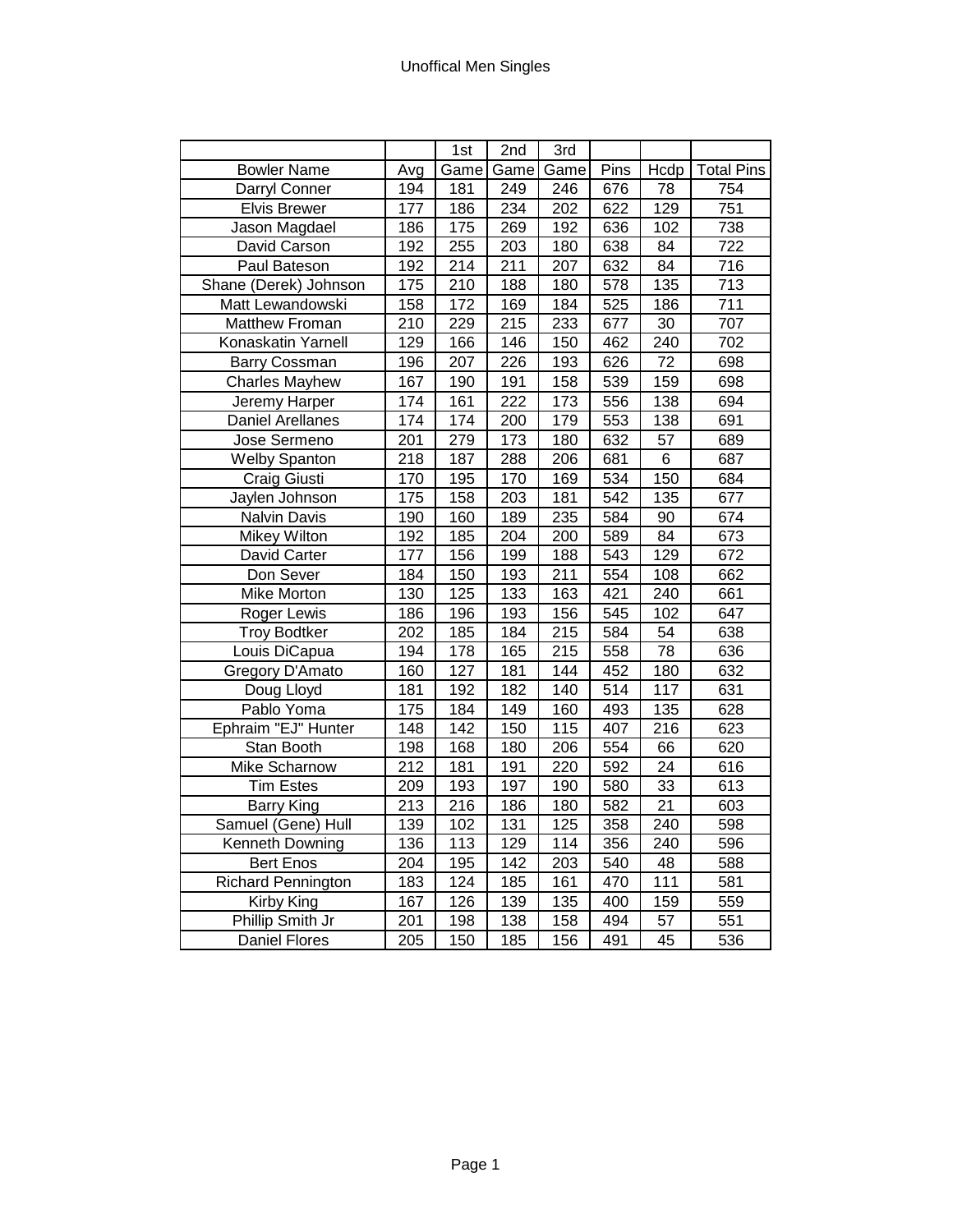|                           |                  |                  |                  |                  | Total |                  |                         |
|---------------------------|------------------|------------------|------------------|------------------|-------|------------------|-------------------------|
| <b>Bowler Name</b>        | Avg              | <b>Team</b>      | Singles          | Doubles          | Pins  | Hdcp             | <b>Grand Total Pins</b> |
| Jeremy Harper             | 174              | 607              | 556              | 624              | 1787  | 414              | 2201                    |
| Konaskatin Yarnell        | 129              | 461              | 462              | 538              | 1461  | 720              | 2181                    |
| David Carson              | 192              | 616              | 638              | 652              | 1906  | 252              | 2158                    |
| Jose Sermeno              | $\overline{201}$ | 678              | 632              | 651              | 1961  | 171              | 2132                    |
| Matt Lewandowski          | 158              | 508              | 525              | 538              | 1571  | 558              | 2129                    |
| Barry Cossman             | 196              | 620              | 626              | 652              | 1898  | $\overline{216}$ | 2114                    |
| Matthew Froman            | $\overline{210}$ | 640              | 677              | 690              | 2007  | 90               | 2097                    |
| <b>Charles Mayhew</b>     | 167              | 509              | 539              | 568              | 1616  | 477              | 2093                    |
| Jaylen Johnson            | 175              | 564              | $\overline{542}$ | 561              | 1667  | 405              | 2072                    |
| Mike Scharnow             | 212              | 676              | 592              | 729              | 1997  | 72               | 2069                    |
| Jason Magdael             | 186              | 586              | 636              | 532              | 1754  | 306              | 2060                    |
| Darryl Conner             | 194              | $\overline{578}$ | 676              | 568              | 1822  | 234              | 2056                    |
| Paul Bateson              | 192              | 591              | 632              | 576              | 1799  | 252              | 2051                    |
| Pablo Yoma                | 175              | $\overline{531}$ | 493              | 609              | 1633  | 405              | 2038                    |
| <b>Daniel Arellanes</b>   | 174              | 565              | 553              | 504              | 1622  | 414              | 2036                    |
| Louis DiCapua             | 194              | 583              | 558              | 649              | 1790  | 234              | 2024                    |
| <b>Elvis Brewer</b>       | 177              | 489              | 622              | 522              | 1633  | 387              | 2020                    |
| <b>David Carter</b>       | 177              | 542              | 543              | 539              | 1624  | 387              | 2011                    |
| <b>Bert Enos</b>          | 204              | 653              | 540              | 671              | 1864  | 144              | 2008                    |
| <b>Welby Spanton</b>      | $\overline{218}$ | 674              | 681              | 626              | 1981  | 18               | 1999                    |
| Nalvin Davis              | 190              | 558              | 584              | 586              | 1728  | 270              | 1998                    |
| Shane (Derek) Johnson     | 175              | 494              | 578              | 503              | 1575  | 405              | 1980                    |
| Samuel (Gene) Hull        | 139              | 440              | 358              | 457              | 1255  | 720              | 1975                    |
| <b>Barry King</b>         | $\overline{213}$ | 597              | 582              | 720              | 1899  | 63               | 1962                    |
| Mikey Wilton              | 192              | 560              | 589              | 546              | 1695  | 252              | 1947                    |
| Mike Morton               | 130              | 365              | 421              | 406              | 1192  | 720              | $\frac{1}{1912}$        |
| <b>Daniel Flores</b>      | $\frac{1}{205}$  | 644              | 491              | 632              | 1767  | 135              | 1902                    |
| <b>Tim Estes</b>          | 209              | 556              | 580              | 665              | 1801  | 99               | 1900                    |
| Doug Lloyd                | 181              | 516              | $\overline{514}$ | $\overline{514}$ | 1544  | 351              | 1895                    |
| <b>Richard Pennington</b> | 183              | 569              | 470              | 520              | 1559  | 333              | 1892                    |
| Ephraim "EJ" Hunter       | 148              | 390              | 407              | 431              | 1228  | 648              | 1876                    |
| Don Sever                 | 184              | 509              | 554              | 474              | 1537  | 324              | 1861                    |
| <b>Troy Bodtker</b>       | 202              | 630              | 584              | 483              | 1697  | 162              | 1859                    |
| Stan Booth                | 198              | $\overline{596}$ | 554              | 507              | 1657  | 198              | 1855                    |
| Gregory D'Amato           | 160              | 444              | 452              | 410              | 1306  | 540              | 1846                    |
| <b>Kirby King</b>         | 167              | 449              | 400              | 517              | 1366  | 477              | 1843                    |
| Craig Giusti              | 170              | 465              | 534              | 394              | 1393  | 450              | 1843                    |
| Roger Lewis               | 186              | 497              | 545              | 452              | 1494  | 306              | 1800                    |
| Kenneth Downing           | 136              | 397              | 356              | 324              | 1077  | 720              | 1797                    |
| Phillip Smith Jr          | $\overline{201}$ | 546              | 494              | 552              | 1592  | 171              | 1763                    |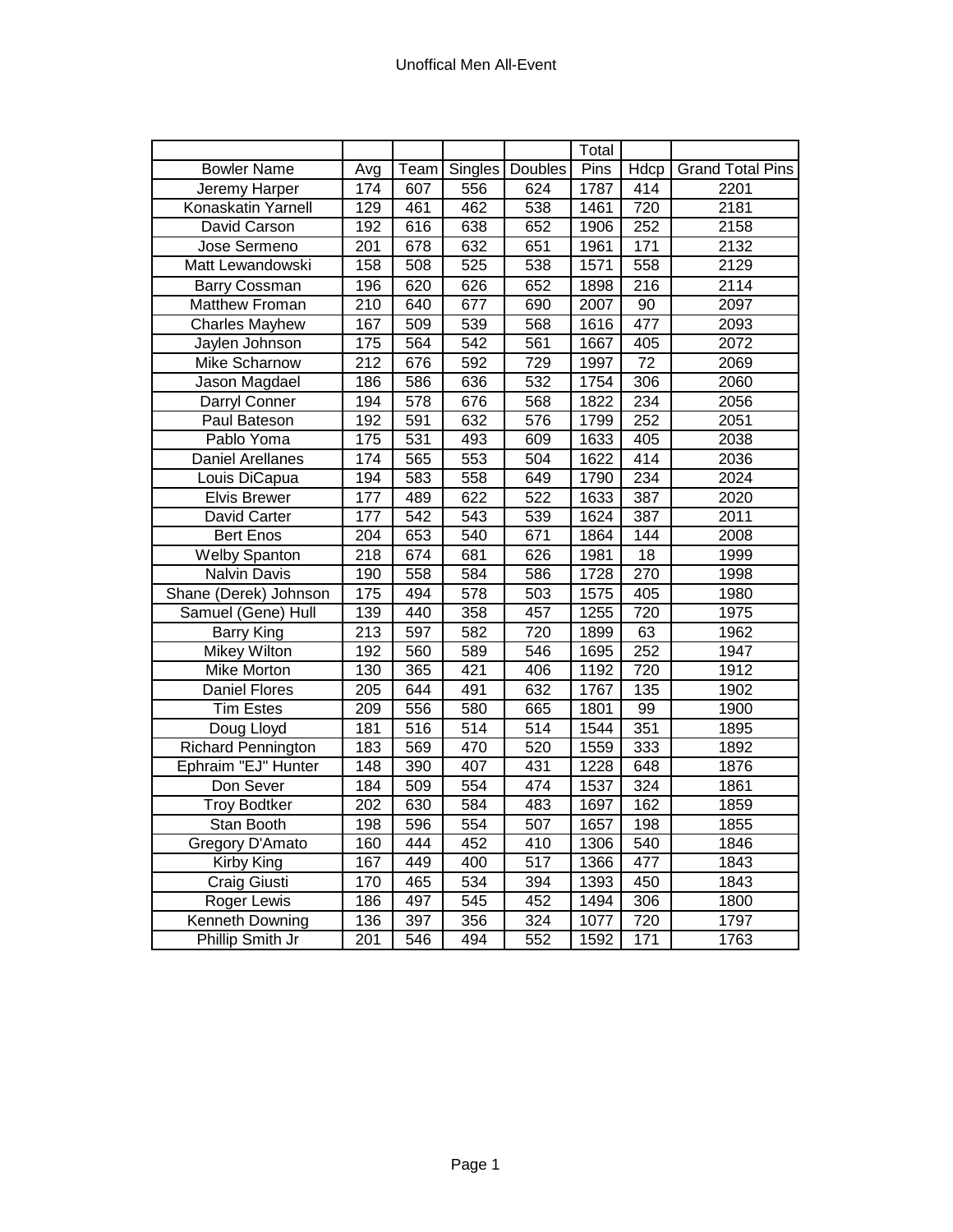| <b>59th Annual Connie Marchione Masters</b> |              |                 |     |                                 |     |   |   | <b>Unoffical Masters</b> |   |    |         |                         |
|---------------------------------------------|--------------|-----------------|-----|---------------------------------|-----|---|---|--------------------------|---|----|---------|-------------------------|
| <b>Bowlers</b>                              | $\mathbf{1}$ | $\overline{2}$  | 3   | 4                               | 5   | 6 | 7 | 8                        | 9 | 10 | T. Pins | Place                   |
| <b>Flores</b>                               |              |                 |     | 412 390 413 363 413 425 473 432 |     |   |   |                          |   |    | 3321    | $\mathbf{1}$            |
| Froman                                      |              |                 |     | 448 413 422 425 407 412         |     |   |   |                          |   |    | 2527    | $\overline{2}$          |
| Cossman                                     |              |                 |     | 418 390 415 362 412             |     |   |   |                          |   |    | 1997    | 3                       |
| Di Capua                                    |              |                 |     | 417 481 353 449 364             |     |   |   |                          |   |    | 2064    | $\overline{\mathbf{4}}$ |
| <b>Enos</b>                                 |              | 382 397         |     | 418 494                         | 408 |   |   |                          |   |    | 2099    | 5                       |
| <b>Estes</b>                                |              |                 |     | 469 363 425 417 350             |     |   |   |                          |   |    | 2024    | 6                       |
| <b>Bateson</b>                              |              | 439 316 437 421 |     |                                 |     |   |   |                          |   |    | 1613    | 7                       |
| Conner                                      |              | 381 416 416 342 |     |                                 |     |   |   |                          |   |    | 1555    | 8                       |
| <b>Harper</b>                               |              | 461 441 338     |     |                                 |     |   |   |                          |   |    | 1240    | 9                       |
| <b>Bodtker</b>                              |              | 385 344 358     |     |                                 |     |   |   |                          |   |    | 1087    | 10                      |
| Scharnow                                    |              | 274 392 379     |     |                                 |     |   |   |                          |   |    | 1045    | 11                      |
| <b>Brewer</b>                               |              | 360 319         | 338 |                                 |     |   |   |                          |   |    | 1017    | 12                      |
| <b>Booth</b>                                |              | 369 369         |     |                                 |     |   |   |                          |   |    | 738     | 13                      |
| Magdael                                     | 320          | 380             |     |                                 |     |   |   |                          |   |    | 700     | 14                      |
| Pennington                                  | 308 371      |                 |     |                                 |     |   |   |                          |   |    | 679     | 15                      |
| Lewandowski                                 | 279 286      |                 |     |                                 |     |   |   |                          |   |    | 565     | 16                      |